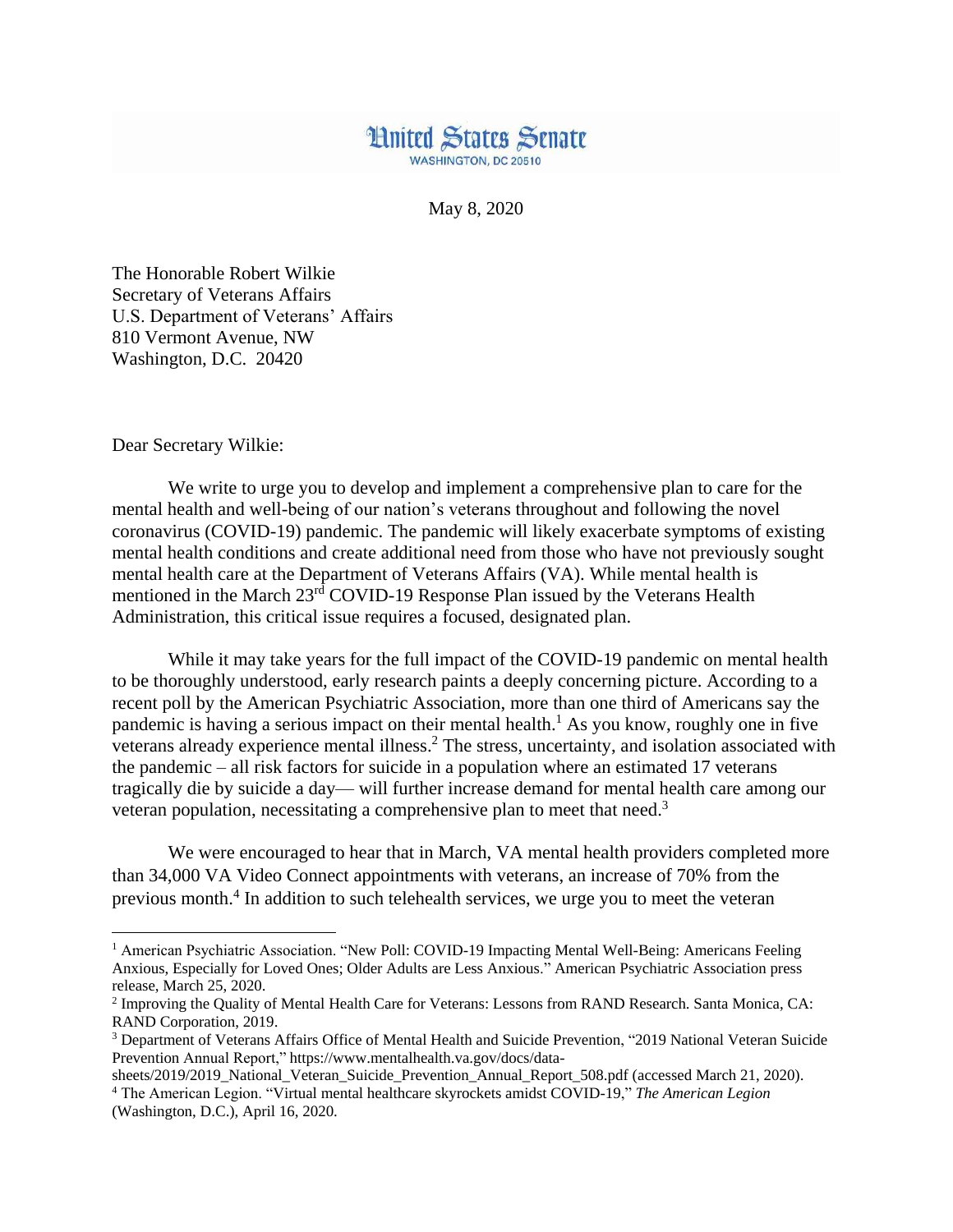population where they are. This includes moving peer-led support groups to phone or video conferencing, as has been done with most group counseling; forming additional public-private partnerships and expanding access to existing ones, such as the one that has made Portal videoconferencing available to veterans; and offering mental health counseling to the VA employees facing unprecedented levels of job stress as they work on the frontlines of the outbreak. We acknowledge that not all veterans have internet access and ask that you provide information on VA's plan to leverage the authorities provided under the CARES Act to work with telecommunications companies in subsidizing internet and mobile broadband services for veterans, as well as an assessment of whether conducting mental health appointments via phone meets clinical needs. We urge you to conduct public outreach—the importance of which is recognized by the National Strategy for Preventing Veteran Suicide—focused on reaching veterans experiencing isolation, job stress, financial strain, and other pandemic-related pressures. We also ask that you provide information on any planned compassionate communication programs, such as the "Annie" text messaging system, aimed at connecting with and supporting veterans in their daily lives.

We recommend that a comprehensive plan also prepare for increased use of existing services, by hiring additional mental health care providers and providing these individuals, as well as the professionals who staff the Veterans Crisis Line, with training and support focused on the particular challenges of the current crisis, including managing isolation and grief for lost loved ones. Further, as you know, the suicide surveillance system operations of VA's Center of Excellence for Suicide Prevention provide key analytical support to VA's Suicide Prevention Program. VA must maintain vigilant surveillance of suicides and be prepared to address any spikes that may occur. We ask that you provide information on how the staff and capacity of this system may be impacted by the pandemic and how VA plans to meet these challenges.

The COVID-19 impact on mental health will be long-term, and immediate action as well as a long-term response plan are necessary to combat the mental health implications of this crisis. We look forward to your response and to working with you to ensure you have all the necessary authorities and resources to care for the mental health of our nation's veterans throughout this crisis.

Sincerely,

\_\_\_\_\_\_\_\_\_\_\_\_\_\_\_\_\_\_\_\_\_\_\_\_\_\_\_\_ \_\_\_\_\_\_\_\_\_\_\_\_\_\_\_\_\_\_\_\_\_\_\_\_\_\_\_\_

\_\_\_\_\_\_\_\_\_\_\_\_\_\_\_\_\_\_\_\_\_\_\_\_\_\_\_\_ \_\_\_\_\_\_\_\_\_\_\_\_\_\_\_\_\_\_\_\_\_\_\_\_\_\_\_\_

/s/ RICHARD BLUMENTHAL /s/ JON TESTER United States Senate United States Senate

/s/ ELIZABETH WARREN /s/ TIM KAINE United States Senate United States Senate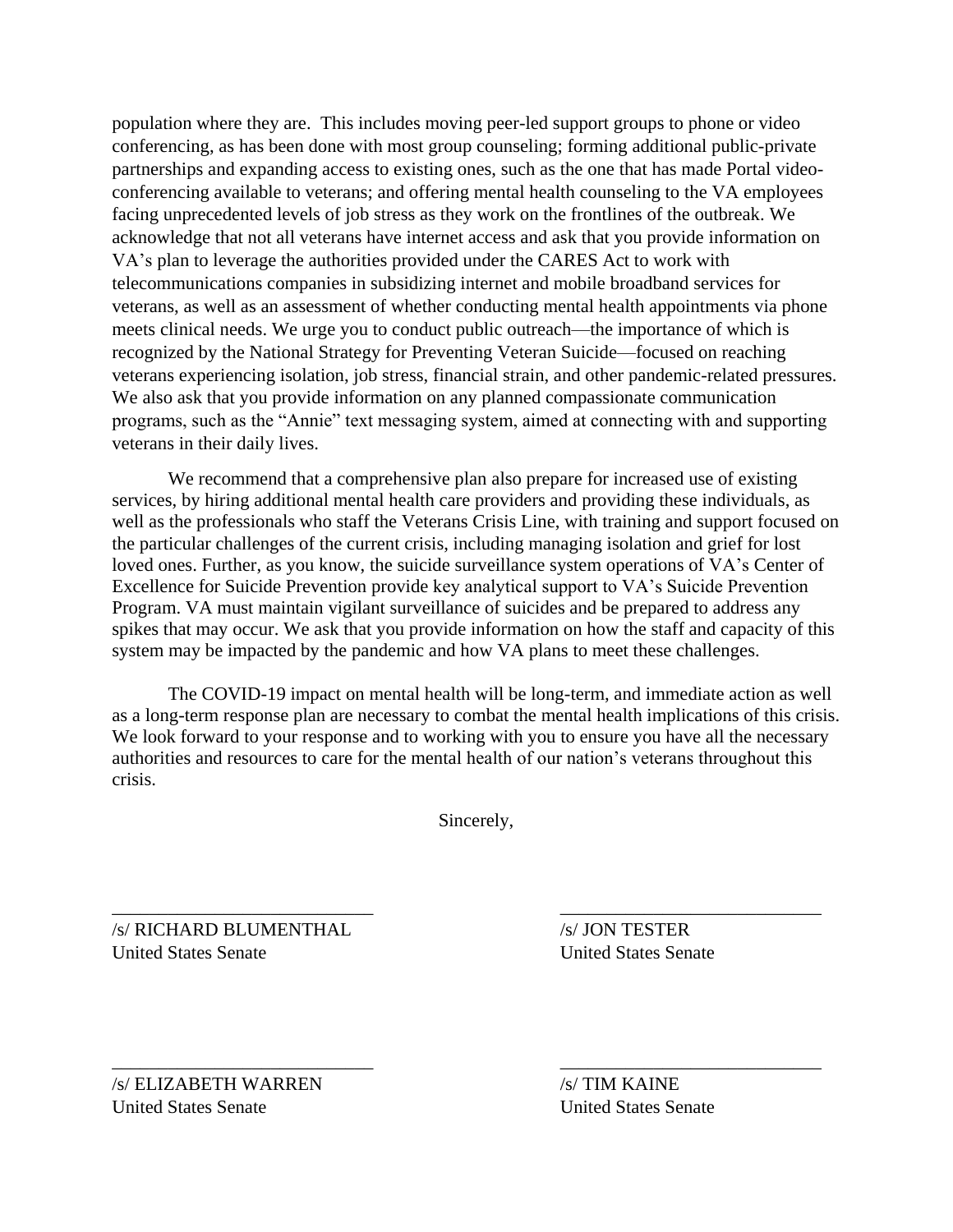/s/ ROBERT P. CASEY, JR. /s/ KAMALA D. HARRIS United States Senate United States Senate

\_\_\_\_\_\_\_\_\_\_\_\_\_\_\_\_\_\_\_\_\_\_\_\_\_\_\_\_ \_\_\_\_\_\_\_\_\_\_\_\_\_\_\_\_\_\_\_\_\_\_\_\_\_\_\_\_

\_\_\_\_\_\_\_\_\_\_\_\_\_\_\_\_\_\_\_\_\_\_\_\_\_\_\_\_ \_\_\_\_\_\_\_\_\_\_\_\_\_\_\_\_\_\_\_\_\_\_\_\_\_\_\_\_\_

\_\_\_\_\_\_\_\_\_\_\_\_\_\_\_\_\_\_\_\_\_\_\_\_\_\_\_\_ \_\_\_\_\_\_\_\_\_\_\_\_\_\_\_\_\_\_\_\_\_\_\_\_\_\_\_\_

\_\_\_\_\_\_\_\_\_\_\_\_\_\_\_\_\_\_\_\_\_\_\_\_\_\_\_\_ \_\_\_\_\_\_\_\_\_\_\_\_\_\_\_\_\_\_\_\_\_\_\_\_\_\_\_\_

\_\_\_\_\_\_\_\_\_\_\_\_\_\_\_\_\_\_\_\_\_\_\_\_\_\_\_\_ \_\_\_\_\_\_\_\_\_\_\_\_\_\_\_\_\_\_\_\_\_\_\_\_\_\_\_\_

\_\_\_\_\_\_\_\_\_\_\_\_\_\_\_\_\_\_\_\_\_\_\_\_\_\_\_\_ \_\_\_\_\_\_\_\_\_\_\_\_\_\_\_\_\_\_\_\_\_\_\_\_\_\_\_\_

United States Senate United States Senate

/s/ SHERROD BROWN /s/ CATHERINE CORTEZ MASTO

/s/ TINA SMITH /s/ CHARLES E. SCHUMER United States Senate United States Senate

/s/ KIRSTEN GILLIBRAND /s/ DEBBIE STABENOW United States Senate United States Senate

/s/ JACK REED /s/ JACKY ROSEN

United States Senate United States Senate

/s/ RON WYDEN /s/ DOUG JONES

United States Senate United States Senate